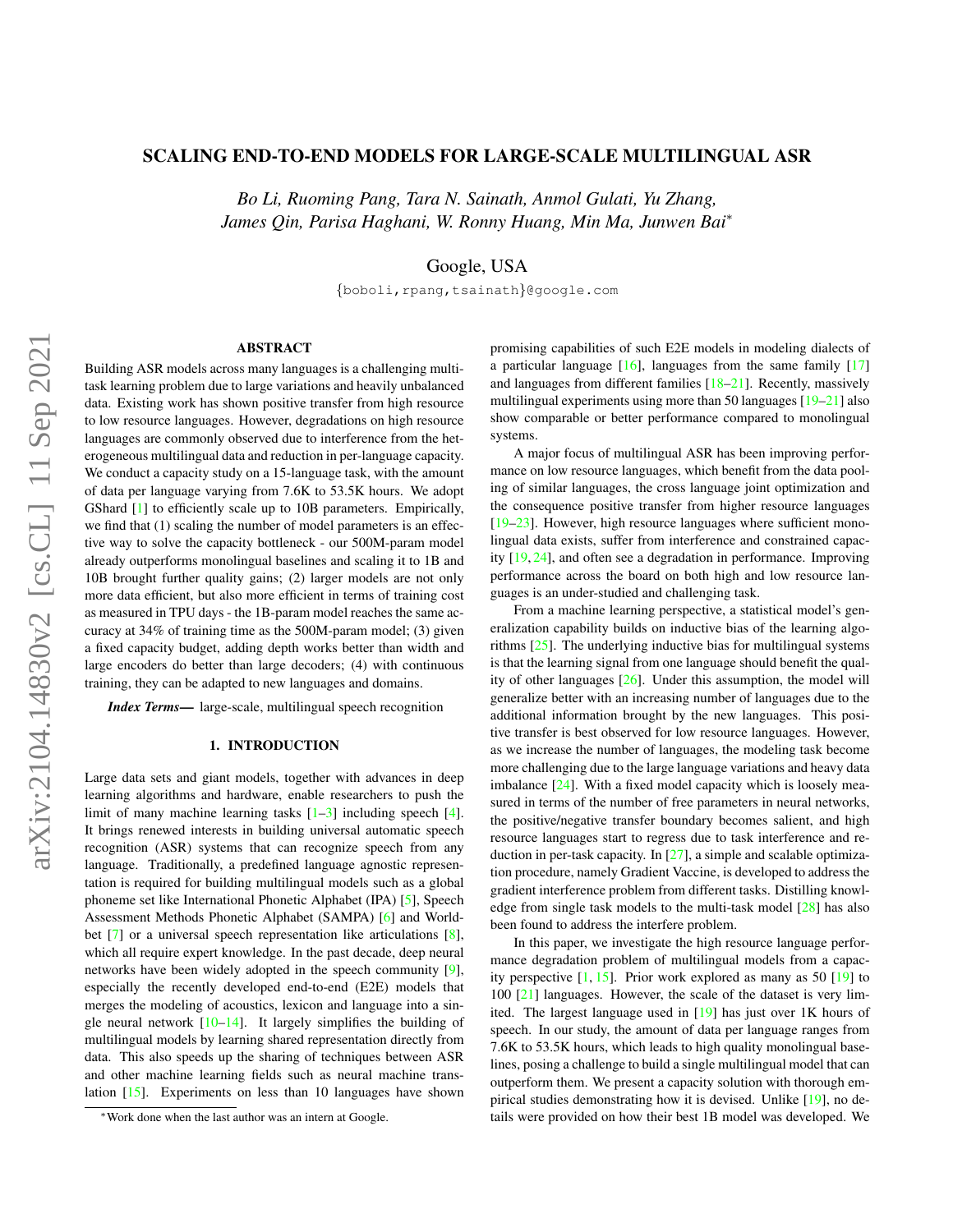adopt the GShard [\[1\]](#page-6-0) technique to efficiently scale our model up to 10B which shows further word error rate (WER) reductions though relatively small. With the increase of model capacity, we manage to recover the performance of monolingual models on all the high resource languages. We ablate the various factors in increasing the model capacity and find that depth generally does better than width and encoder capacity correlates well with recognition performance. We observe that with a fixed capacity, how to feed the language information becomes less important. Moreover, large models are more sample [\[29\]](#page-7-1) and cost efficient, requiring fewer training iterations and less TPU time to reach similar performance. Moreover, we also conducted pilot studies to extend an existing multilingual model to new languages and domains by continuous training, where we found positive knowledge transfers across languages and domains.

# 2. MULTILINGUAL E2E MODELS

#### <span id="page-1-1"></span>2.1. Model Architecture

Our multilingual ASR system is an attention-based encoder-decoder model. For encoder, we use full-context Conformer layers [\[30\]](#page-7-2), consisting of an input projection layer, a relative position embedding layer followed by a stack of Conformer layers which are organized into three blocks. The first Conformer block consists of 4 Conformer layers followed by a time stacking layer that concatenates the current output with one frame on its left. This doubles the output dim while achieving a 2X time reduction. The second block consists of a single Conformer layer and a projection layer which halves the feature dim and brings it back to the same dimension as the other layers. The remaining Conformer layers make up the third block. Similar to [\[31\]](#page-7-3), we use the existing convolution module to provide relative positional information and group normalization to address variations across languages in each Conformer layer.

We experiment with two types of decoders. Firstly, a unidirectional Long Short-Term Memory (LSTM) [\[32\]](#page-7-4) based decoder is used together with a 4-head additive content-based attention to form a Listen, Attend and Spell (LAS) model [\[33\]](#page-7-5). Secondly, we also adopt a Transformer decoder with masked self attention and cross attention to the encoder outputs [\[13,](#page-6-21) [34\]](#page-7-6).

The output vocabulary of our multilingual ASR is a unified grapheme set with 3328 tokens; among those, 3,315 tokens appear at least 1000 times in the training data and the remaining are special tokens like " $\langle s \rangle$ ", " $\langle s \rangle$ " and padded placeholders. The majority of the graphemes (3,055) come from Chinese; even with that, Chinese is the only language that has OOV grapheme problem due to the selection threshold and the coverage of training data. We feed language information via a one-hot embedding vector into the encoder as either an additional input [\[16\]](#page-6-11) or the switch for language adapters [\[17,](#page-6-12) [28\]](#page-7-0). We simply pool all the data together and sample each batch according to the natural distribution. The whole encoder-decoder network is jointly optimized to minimize the crossentropy loss between the output of the network and the ground truth transcripts.

### 2.2. Scaling Up Model Capacity

There are multiple ways to scale up an encoder-decoded based multilingual model. In this work, we empirically study the effect of the <span id="page-1-0"></span>Table 1: Per language training data statistics. Utterance counts are in millions  $(M)$  and duration is in thousand  $(K)$  hours.

| Language                                        | Family       | Counts(M)            | Hours(K)             |  |
|-------------------------------------------------|--------------|----------------------|----------------------|--|
| English (US)<br>English (IN)                    | Germanic     | 34.6<br>17.9         | 53.5<br>27.1         |  |
| Spanish (US)<br>Portuguese (BR)<br>Spanish (ES) | Italic       | 31.3<br>17.9<br>16.1 | 47.6<br>32.9<br>23.5 |  |
| Arabic (GULF)<br>Arabic (EG)                    | Afro-Asiatic | 7.7<br>7.6           | 11.9<br>11.9         |  |
| Hindi (IN)<br>Marathi (IN)<br>Bengali (BD)      | Indo-Iranian | 19.8<br>11.4<br>8.6  | 32.3<br>16.7<br>16.5 |  |
| Chinese (TW)                                    | Sino-Tibetan | 17.2                 | 22.8                 |  |
| Russian (RU)                                    | Balto-Slavic | 14.8                 | 22.8                 |  |
| Turkish (TR)                                    | Turkic       | 15.5                 | 22.1                 |  |
| Hungarian (HU)                                  | Uralic       | 6.5                  | 9.9                  |  |
| Malay (MY)                                      | Austronesian | 4.6                  | 7.6                  |  |
| <b>Total</b>                                    |              | 231.6                | 359.2                |  |

following factors: (1) width *vs.* depth; (2) encoder *vs.* decoder; (3) language dependent capacity *vs.* language independent capacity; (4) architecture *vs.* capacity. Strictly speaking, model capacity is not equivalent to the number of parameters *i.e.* the model size. For models with language dependent components built in such as adapter models [\[28\]](#page-7-0), the inference capacity is smaller than training as during inference only the shared parameters and those corresponding to a specific language are active. To simplify the discussion, we look at the training model capacity and use model size and capacity interchangeably.

Scaling up models comes with various practical challenges: the model parallelism support, the computation cost, and the infrastructure support, etc. Recently, the GShard annotation API has been developed for parallel execution [\[1\]](#page-6-0) and is released in Lingvo [\[35\]](#page-7-7) which makes building giant models simpler. Additionally, a new compiler infrastructure, namely the Single Program Multiple Data (SPMD) partitioner , is developed, which makes the compilation time near constant regardless of the number of partitions [\[1\]](#page-6-0). This allows us to more efficiently scale up to thousands of partitions. We hence adopt these advances to scale up our multilingual models to 1B parameters and beyond.

#### 3. EXPERIMENTAL DETAILS

### 3.1. Data

Experiments are conducted on a dataset of 15 languages from 9 distinct language families. Though Germanic, Italic, Indo-Iranian, and Balto-Slavic are members of the Indo-European language family, we treat them as separate language families in this study. There are totally 231.6M utterances which correspond to 359.2K hours of speech data from Google's Voice Search traffic. This is more than 20 times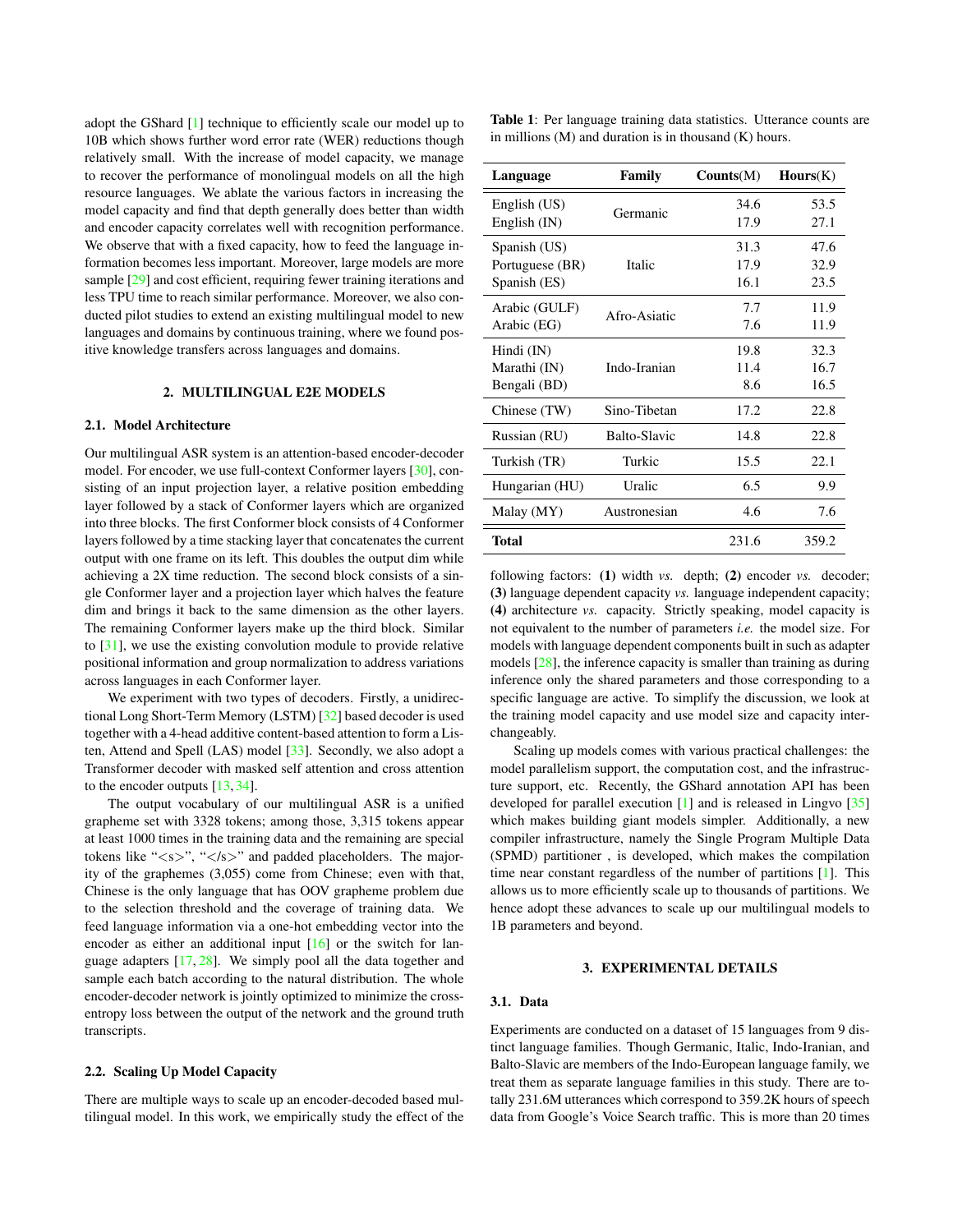of the data used in [\[19\]](#page-6-15). To the best of our knowledge, this is the first work looking at building multilingual ASRs at such a large scale. The data is annonymized and human transcribed. Per language data statistics are listed in Table [1.](#page-1-0) The number of utterances for each language ranges from 4.6M to 34.6M, roughly corresponding to 7.6K to 53.5K hours of speech data. The unbalanced data distribution poses a modeling challenge. Unlike other existing multilingual work, we focus on investigating the interference problem between high resource languages. The smallest language in our setup has around 7.6K hours of training data, which is about 7 times of the highest resource language used in [\[19\]](#page-6-15). This large scale dataset again bring in training efficiency challenges. The test set for each language contains around 3∼19K utterances sampled from Google's Voice Search traffic with no overlapping from the training set. Similarly, they are anonoymized and hand-transcribed for evaluation purpose.

### 3.2. Training

We use 80D log Mel features that are computed using 32ms windows with a 10ms hop. Features from 3 contiguous frames are stacked and subsampled to form a 240D input representation with 30ms frame rate. A 16D one-hot language vector is fed into the encoder as an additional input. SpecAugment [\[36\]](#page-7-8) is used to improve models' robustness against noise. Specifically, two frequency masks with a maximum length of 27 and two time masks with a maximum length of 50 are used.

All the models are trained in Tensorflow [\[37\]](#page-7-9) using the Lingvo [\[35\]](#page-7-7) toolkit on Google's Tensor Processing Units (TPU) V3 with a global batch size of 4,096 utterances. Models are trained with 512 TPU cores except for 10B models which use 1024 TPU cores. This is mainly due to the 16G per core high bandwidth memory (HBM) limit. Models are optimized using synchronized stochastic gradient descent. For LSTM-decoder models, we use the Adam optimizer [\[38\]](#page-7-10) with parameters  $\beta_1=0.9$  and  $\beta_2=0.999$ ; for Transformer-decoder models, Adafactor [\[39\]](#page-7-11) with parameters  $\beta_1$ =0.9 and  $\beta_2$ =0.99 is used. A transformer learning rate schedule [\[34\]](#page-7-6) with peak learning rate 3e-4 and 10K warm-up steps is used.

### 4. RESULTS AND DISCUSSIONS

In this section we present our study of building high quality multilingual models on large scale dataset. For simplicity, we use the average WER for comparisons and only report the per language performance at the end.

# 4.1. Monolingual Baselines

Conformer has been shown to perform the best on many English tasks [\[30,](#page-7-2) [31\]](#page-7-3). We hence adopt it for our monolingual baselines, specifically we use the same Conformer encoder and LSTM decoder architecture as [\[31\]](#page-7-3) but in a full context setup. The encoder consists of 17 layers of Conformer blocks with 12 layers in the last block (*c.f.* Section [2.1\)](#page-1-1). Each Conformer layer has a model dimension of 512. 8-head attention is used in the self-attention layer and the Convolution kernel size used is 15. The decoder is an LSTM based LAS decoder, consisting of 2 layers of 640D LSTM with 2048 hidden units. 4-head content-based additive attention is used in the LAS attention

module. Each monolingual model has around 140M parameters and is trained to predict language dependent graphemes only. The average WER is 9.29% and the per language breakdown is depicted in Figure [1\(](#page-3-0)c). Across languages, WER ranges from English (US)'s 4.6% to Marathi (IN)'s 20.2%. Languages with more data tend to have lower WERs.

### 4.2. Multilingual Encoder Architecture

To justify the effectiveness of Conformer encoders for multilingual modeling, we compare three encoders with the same LSTM-based decoder: (1) LSTM encoder with 8 layers, 2048D hidden units and 640D output units; (2) ContextNet encoder with 24 layers, 640D hidden units and channel scale of  $2 \; [40]$  $2 \; [40]$ ; and (3) Conformer encoder with 17 layers, 512D hidden dimension the same as the monolingual baselines. Language adapters are inserted between each encoder layers. The specific configurations of these three encoders are chosen such that the total number of model parameters are roughly the same, which is around 220M. The increase of model size compared to monolingual models comes from the additional language adapters and the increase of output vocabulary size. The average WER of these three models are 11.86%, 10.77% and 9.43% respectively. This clearly demonstrates the effectiveness of Conformer for multilingual ASR. Comparing to monolingual models, even though this baseline multilingual Conformer still lags behind in quality, it does reasonably well in recognizing all the 15 languages. It converges in around 1.2M training steps which roughly corresponds to 21 epochs, while the monolingual models normally train up to 50 epochs.

To understand the effect of the language adapters, we conduct the following ablation studies. For quick experimentation, we compare models at 200K steps (roughly 3.5 epochs), which we find sufficient for model selection.

The necessity of language dependent parameters. The use of language adapters brings in both language dependent model parameters and a small increase in model size. To understand which helps more, we train a single adapter model that forces all the languages to share the same adapter transformation. In this way we can isolate the model size increase from the adapter model. This model achieves 10.86% average WER *vs.* the baseline language dependent adapter model's 10.38% @200K steps. This suggests feeding in language information and learning language dependent parameters are important.

The necessity of language dependent transforms. A simpler way of incorporating language information is to append the one-hot language vector to the input features. It effectively adds language dependent biases; while adapters bring in additional language dependent transformations. At 200K steps, the bias-only model achieves an average WER of 10.93% which is worse than the adapter model. However, one thing to note is it has less number of parameters (146M *vs.* 220M). We further increase the bias-only model to the same 220M, which yields an average WER of 10.37% @200K steps similar to the adapter model. Though they have the same amount of parameters, the bias-only model has slightly higher inference cost than the adapter model whose adapter components are partially activated depending on the language. But for simplicity, we will iterate based on the bias-only Conformer encoder model.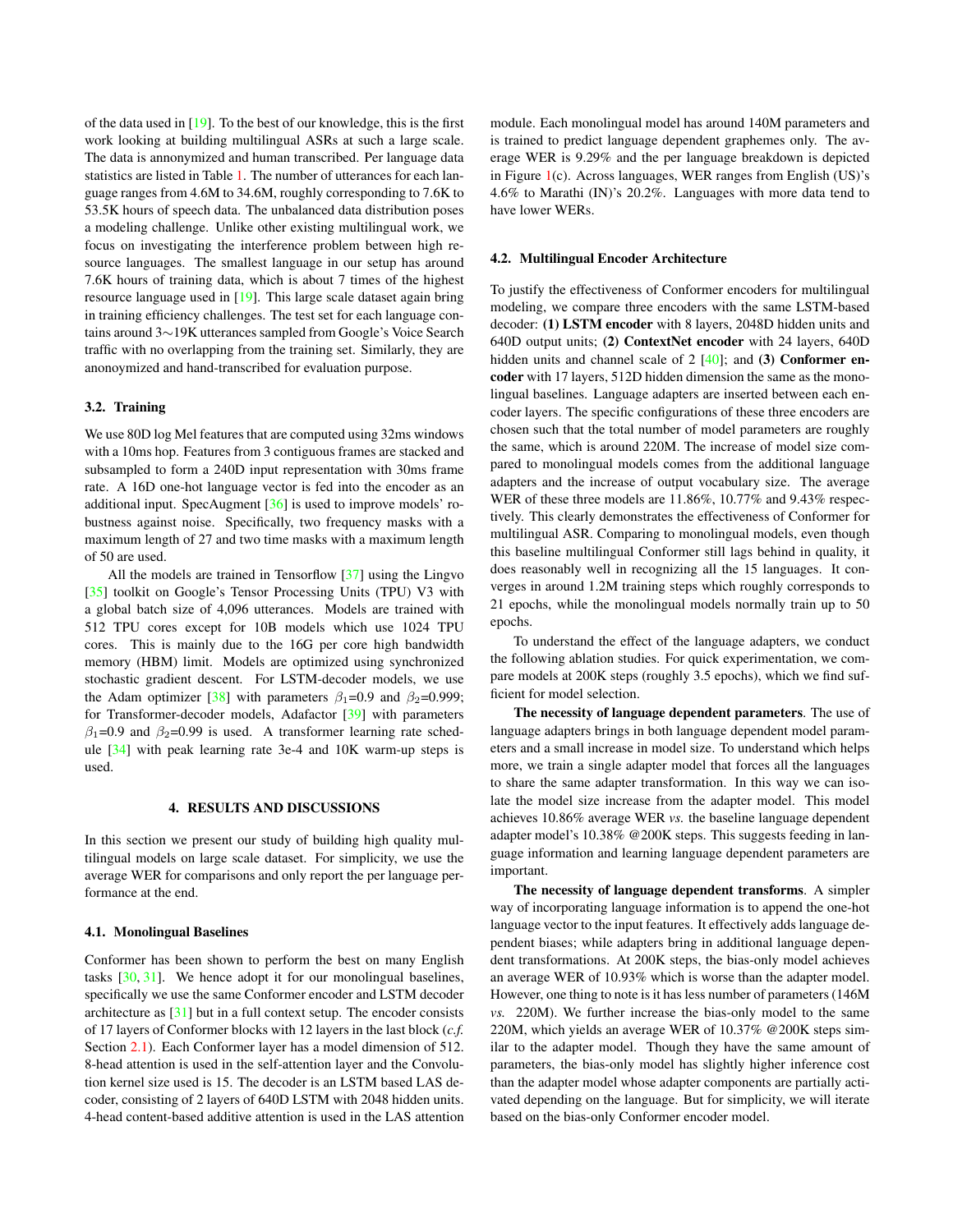<span id="page-3-0"></span>

Fig. 1: WER performance (%) vs. (a) training steps, (b) TPU days and (c) language. Systems with \* use LSTM decoders.

#### 4.3. Multilingual Decoder Architecture

Besides using a single shared decoder, multi-head models [\[19\]](#page-6-15) that use different decoders for different languages/families can be used to add per task capacity. Similarly to [\[19\]](#page-6-15), we use per language family decoders. Totally 5 families are used: Germanic, Italic, Arabic, Indo-Iranian and others. For comparison, we ensure the single decoder and the multi-decoder model have the same number of parameters: (1) single-decoder has 6 layers of 768D LSTM with 3074 hidden units and (2) multi-decoder has 5 decoders and each have 2 layers of 640D LSTM with 2048 hidden units. Both models have 354M parameters. At 200K steps, single-decoder yields of an average WER of 10.13% compared to the multi-decoder's 10.28%. This suggests given the same model size, it's more beneficial to use a single decoder which encourages more cross language/family sharing.

To push the performance of our multilingual model, we further increase the 354M model to 500M by increasing the encoder's width from 512D to 640D and depth from 17 to 22 layers. It reaches an average WER of 9.63% @200K and converges to 9.13% @1.1M steps, outperforming the monolingual models. However, its training speed is less than 1/3 of the baseline 220M model due to the error back propagation through time for RNN models. This makes it unfavourable for further scaling up.

Transformer decoder [\[34\]](#page-7-6) instead does not have the time recurrence constraint and has much high parallelism in training. With the same encoder architecture, we build a Transformer decoder model with totally 500M parameters, which leads to 12 Transformer layers with 768D model dim, 3072D hidden dim and 8 attention heads. It converges to a slightly higher WER of 9.26% but with a training speed similar to the 220M baseline. We hence use Transformer decoders for following studies.

### <span id="page-3-2"></span>4.4. Scaling up with GShard

In this experiment, we want to find the best way to further scale up the Conformer encoder and Transformer decoder model to 1B parameters. The set of experiments are listed in Table [2.](#page-3-1) Comparing E1 *vs.* E2 and E5 *vs.* E6, for both encoder and decoder, deeper model has better WER than wider models. However, deeper models are slow to train. Comparing E1-E4 with E5-E7, adding capacity to

<span id="page-3-1"></span>Table 2: 1B-param model comparisons (L: number of layers; W: model dim; Loss: training negative log perplexity, lower is better; Speed: number of training examples per second). B0 is the baseline model and "-" indicates no change from B0.

| Exp.           | <b>Encoder</b> |      | <b>Decoder</b> |      | Training         | WERt     |         |
|----------------|----------------|------|----------------|------|------------------|----------|---------|
|                | L              | W    | L              | W    | $Loss\downarrow$ | $Speed+$ | (Q200K) |
| B <sub>0</sub> | 17             | 768  | 12             | 768  | 0.158            | 5530     | 10.36   |
| E1             | 61             |      |                |      | 0.155            | 2352     | 10.13   |
| E2             |                | 1408 |                |      | 0.150            | 3419     | 10.17   |
| E <sub>3</sub> | 33             | 1024 |                |      | 0.149            | 2975     | 10.05   |
| E <sub>4</sub> | 26             | 1152 |                |      | 0.151            | 3198     | 10.23   |
| E <sub>5</sub> |                |      | 76             |      | 0.143            | 2111     | 10.15   |
| E <sub>6</sub> |                |      |                | 1920 | 0.149            | 3170     | 10.48   |
| E7             |                |      | 22             | 1408 | 0.147            | 3204     | 10.37   |
| E8             | 22             | 1024 | 18             | 1152 | 0.147            | 2870     | 10.08   |

encoder does slightly better than decoder in terms of WER, however, large decoder tends to have better training loss. This might suggest the decoder's modeling task of the current speech training data is relatively simpler than the encoder's modeling task and larger decoder shows signs of over fitting. E4 that equally splits the additional capacity to width and depth [\[29\]](#page-7-1) does not work well on this task instead with more capacity allocated to depth (i.e. E3) we obtained the best WER. Lastly, E8, which first equally splits the capacity between encoder and decoder and then allocates more to depth, performs similarly to E3.

E3 converges around 600K steps, roughly 10 epochs, halving the number of training iterations needed for the smaller models though each step runs longer. It is more data efficient. More importantly, it achieves an average WER of 9.07%.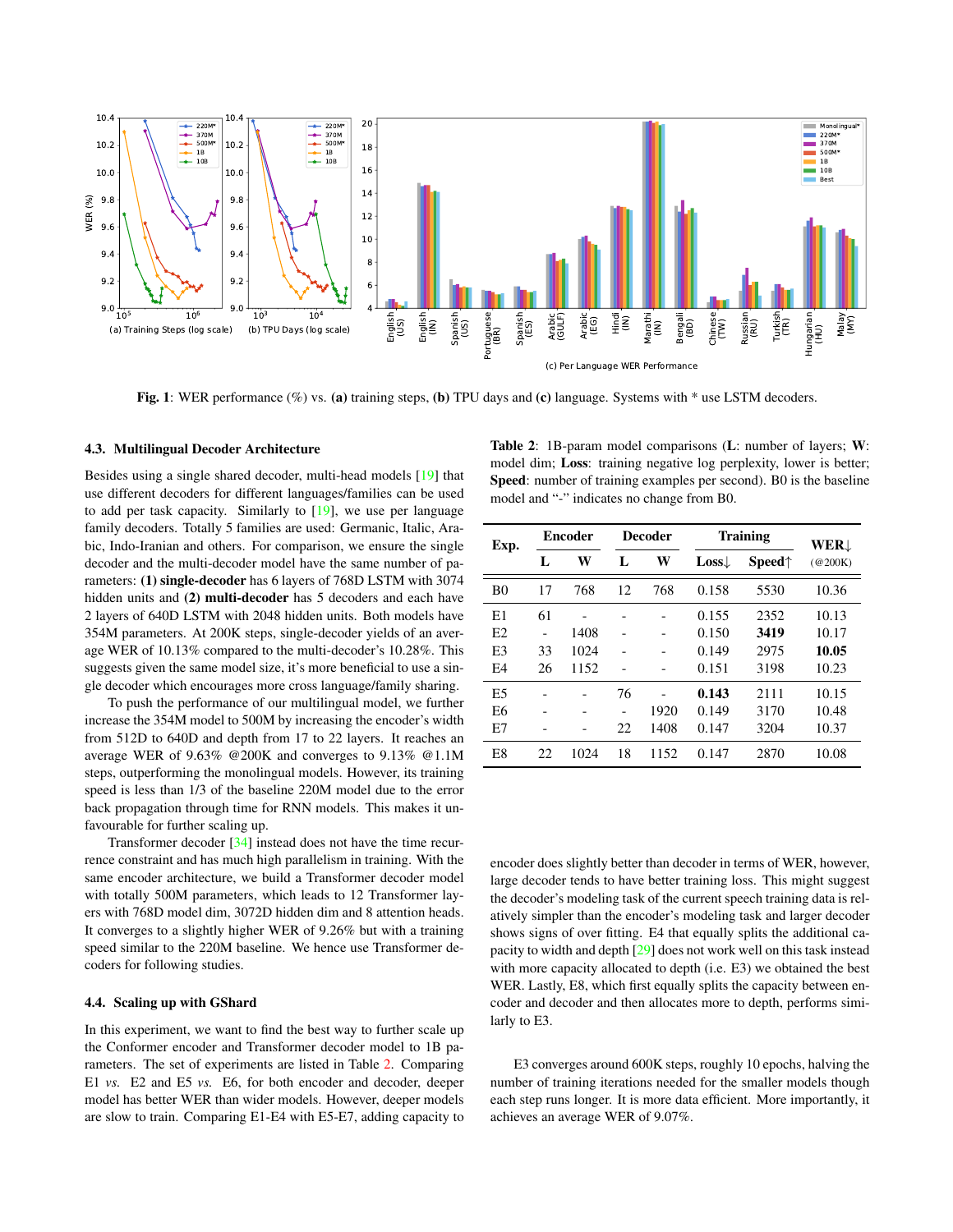<span id="page-4-0"></span>

Fig. 2: Extending the 15-language 1B model to 32 languages. (a) The data duration distribution per language. Yellow bars indicate the existing 15 languages and blue bars indicate the newly added languages. (b) WER (%) comparisons between monolingual models (grey), the existing 15-language 1B model (yellow) and the same 1B model extended to 32 languages (blue).

# 4.5. Towards 10B-Param Model

Based on the previous experiments, we further scale up the model size towards 10B parameters by focusing more capacity on the encoder and depth. Specifically, we increased the E3 encoder depth from 33 to 86 and width from 1024 to 2048 and kept the decoder the same. It converges to 9.04% at 330K steps (∼6 epochs). Although the WER reduction comparing to the 1B model is marginal, the larger capacity leaves more room for scaling up from 15 languages to more in future.

Besides the performance gains, we find that large models tend to be more data and training cost efficient, *i.e.* they can reach the same level of performance with fewer optimization steps (Figure  $1(a)$  $1(a)$ ) and less TPU days (Figure [1\(](#page-3-0)b)). This is similar to the observation in [\[29\]](#page-7-1). We did not scale beyond 10B mainly due to the slow training speed with current hardware. As shown in Figure  $1(a)$  $1(a)$ , 10B model has better sample efficiency than 1B, *i.e.* less training epochs are needed to reach the same WER, but the longer TPU time required per step makes it impractical for now. Sparse models [\[1\]](#page-6-0) have been found to scale up more efficiently, which will be explored in future work.

### 4.6. Human-in-the-loop Data Balancing

For simplicity, we only compared the average WER across models. To understand how they do on each language, we plot the breakdown in Figure [1\(](#page-3-0)c) for the monolingual, 220M, 500M, 1B and 10B at convergence. Larger models win over monolingual models on most languages; however, there are languages they lag behind, especially on Russian (RU). We suspect this is because of the unbalanced data distribution. The amount of data per language mainly depends on the data collection project and has less consideration of the language complexity itself. To validate this, we take the 1B model and increase the mixing ratio for Russian (RU) to 0.4 and all the others with the same weights to continue training for another 130K steps. This reduces the WER on Russian (RU) from 6.3% to 5.1% which wins over the monolingual's 5.5%. As we still maintain a small weight for others, no clear degradation is observed and the average WER is further reduced from 9.07% to 8.87%. This suggests it is beneficial to find a better data mixing ratio or a schedule of mixing ratios for multilingual models, which will be explored in future.

#### 4.7. Extending to More Languages

One of the challenges in developing multilingual systems is how to extend the models to new languages. In this work, we take a naive approach by continuing the model training on a combination of data from the existing languages and new languages. Specifically, we bring data from 17 additional languages and merge them with data from the existing 15 languages listed in Table [1.](#page-1-0) Similarly, the data is mixed based on its natural distribution. This brings in additional 80M utterances, which leads to a total of 312.2M utterances and 466.4K hours of speech. Detailed per language duration information is depicted in Figure [2](#page-4-0) (a). The newly added languages are in the middle resource group, except for Filipino (PH) which has only 130.6 hours of training data. On the model input side, we expand the 1-hot language ID vector from 16D to 32D to cover the newly added languages. On the model output side, the new languages slightly increase the output grapheme vocabulary from 3328 to 3712. With these changes, we initialize from the 1B model (E3 Table [2\)](#page-3-1) trained on the existing 15 languages with an average WER of 9.07% (*c.f.* Section [4.4\)](#page-3-2) and continued training on the combined 32 languages for another 600K steps. We didn't observe additional gains by training longer. The WER comparisons among the monolingual models (each has 142M model parameters), the 15-language 1B model and this 32-language 1B model are shown in Figure [2](#page-4-0) (b). On the 15 language set (Table [1\)](#page-1-0), the 32-language model has an average WER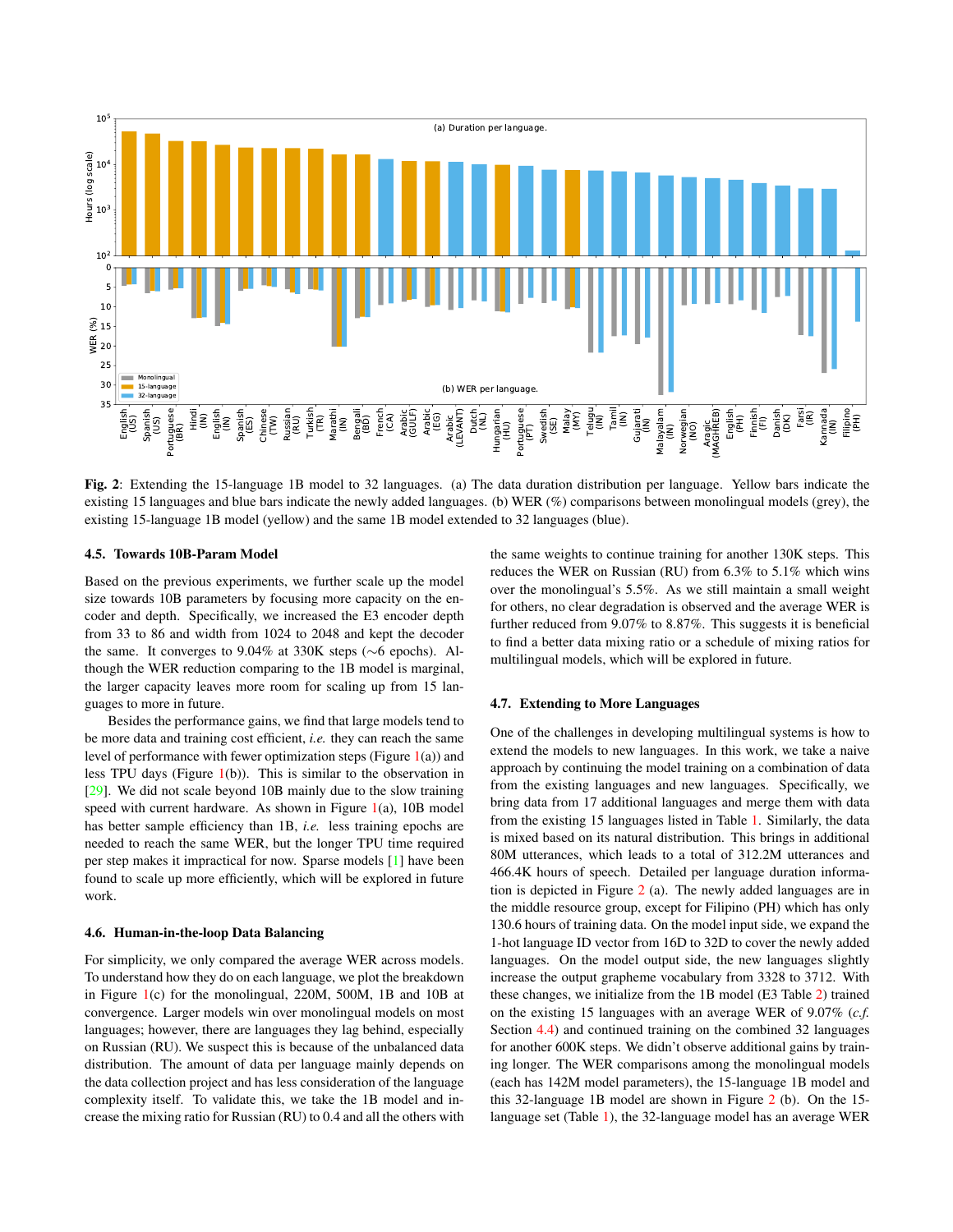<span id="page-5-0"></span>Table 3: Test set WER (%) comparisons on the multilingual Librispeech dataset. Languages that are used in the 15-language 1B model training are grouped under "Seen Languages" and the remaining ones are in "Unseen Languages".

| Exp.                                                                                                      | <b>Seen Languages</b>    |                   | <b>Unseen Languages</b> |                   |                     |                   | Avg.                |                      |                    |
|-----------------------------------------------------------------------------------------------------------|--------------------------|-------------------|-------------------------|-------------------|---------------------|-------------------|---------------------|----------------------|--------------------|
|                                                                                                           | en                       | es                | pt                      | de                | nl                  | fr                | it                  | pl                   |                    |
| Monolingual $[41]$<br>$+5$ -gram LM [41]                                                                  | 6.76<br>5.88             | 6.68<br>6.07      | 20.52<br>19.49          | 7.10<br>6.49      | 13.09<br>12.02      | 6.58<br>5.58      | 11.78<br>10.54      | 21.66<br>20.39       | 11.8<br>10.8       |
| <b>XLSR</b> [42]                                                                                          | $\overline{\phantom{a}}$ | 6.3               | 14.7                    | 7.0               | 10.8                | 7.6               | 10.4                | 17.2                 | 10.6               |
| $B0(370M, \text{random init.})$<br>B0 (370M, 15-language model init.)<br>E3 (1B, 15-language model init.) | 6.1<br>6.6<br>5.8        | 5.8<br>4.7<br>4.2 | 16.2<br>15.5<br>15.2    | 5.5<br>5.0<br>4.3 | 11.9<br>11.1<br>9.9 | 6.9<br>6.1<br>4.9 | 11.9<br>10.1<br>8.8 | 15.4<br>10.9<br>10.4 | 10.0<br>8.8<br>7.9 |

of 9.15%, which is better than monolingual's 9.29% and is close to the 15-language model's 9.07%. On all the 32 languages, the single 1B model achieves an average WER of 11.57% which is better than the 11.87% WER obtained by training 32 monolingual 142M-param models. Among those monolingual models, we failed to build one for Filipino (PH) due to over-fitting. But the 1B-param multilingual model works seamlessly well and achieves a WER of 13.8%, without up-sampling its 130.6 hours of training data which is only 0.03% of the total training data. In summary, by continuously training the model with data from new languages, we can maintain similar performance on existing languages and obtain comparable performance on new ones. With even larger capacity and better data balancing techniques, it is potential to further improve the multilingual model performance, which will be explored in future.

#### 4.8. Extending to Different Domains

Besides language differences, domain mismatch is another challenging problem for practical speech recognition systems, such as voice action speech vs. read speech, short-form speech vs. long-form speech. In this section, we are interested in whether these large-scale multilingual models can boost performance for models on a different domain. We took our 15-language models to seed the training of a multilingual model on the Multilingual Librispeech dataset [\[41\]](#page-7-13), which contains 8 languages, namely English (en), German (de), Dutch (nl), French (fr), Spanish (es), Italian (it), Portuguese (pt) and Polish (pl). Five of them are not present in our 15-language setup (Table [1\)](#page-1-0) and the data is read speech with longer duration of 10∼20 seconds per utterance. In this experiment, we used a 2-layer 768D LSTM with 3072 hidden units based RNN-T [\[43\]](#page-7-15) decoder instead of the Transformer-based LAS decoder because attention models tend to have higher deletion errors on long-form data. We use a global batch size of 1024 with 128 TPUs on this dataset. We first took the same encoder as B0 (Table [2\)](#page-3-1) and train from random initialization which gives us an average WER of 10.0%. We then initialize the encoder from the B0 model trained on the 15-language voice search data, which converges to an average WER of 8.8%. This shows that positive knowledge transferring happened from an existing multilingual model trained on data from different languages and different domains to this new model via simple continuous training. Specifically, a 12% relative WER reduction on the multilingual Librispeech task is obtained. From the per-language WER breakdowns in Table [3,](#page-5-0) the pre-trained multilingual model not only improves the performance

on the languages seen during the pre-training (mainly domain mismatches); it also improves the quality on the 5 languages not seen previously (both language and domain mismatches). This suggests that the representations learned in the multilingual training generalize well to unseen languages and domains. English is the only language that the fine-tuned model does worse than the randomly initialized one. This could be a capacity problem as English is the largest language on both the 15-language setup and the multilingual Librispeech task and the fine-tuning model needs to capture the variations from both domains. We then used the existing 15-language 1B-param model (E3) to seed the training and we can further reduce the average WER to 7.9%, another 10% relative WER reduction. This also fixes the regression on English. To our knowledge, our results are the best reported numbers so far on this multilingual Librispeech dataset in the literature [\[41,](#page-7-13) [42\]](#page-7-14).

# 5. CONCLUSIONS

In this work, we investigate the problem of building multilingual end-to-end ASR models on high resource languages with large scale datasets, where language interference becomes more prominent. We address this problem by scaling up model capacities and empirically show that we can build models up to 10B parameters. With larger models, we have observed consistent performance gains. Moreover, the larger models are more sample and training cost efficient, *i.e.* requiring less training optimization steps and TPU time, though each training step of giant models runs longer. With increased capacities, we can build a single multilingual model that outperforms the monolingual models on high resource languages on a large scale multilingual dataset. We do see on some languages the multilingual model is still lagging behind. Empirical evidence suggests it is a data balancing problem, which will be investigated in future. Furthermore, preliminary results have shown that such large-scale multilingual models can be continuously trained to expand to new languages and new domains.

#### 6. ACKNOWLEDGEMENTS

We would like thank Brian Farris, Chung-Cheng Chiu, Jiahui Yu, Wei Han, Sergey Kishchenko, Ron Weiss and Zhehuai Chen for helpful discussions.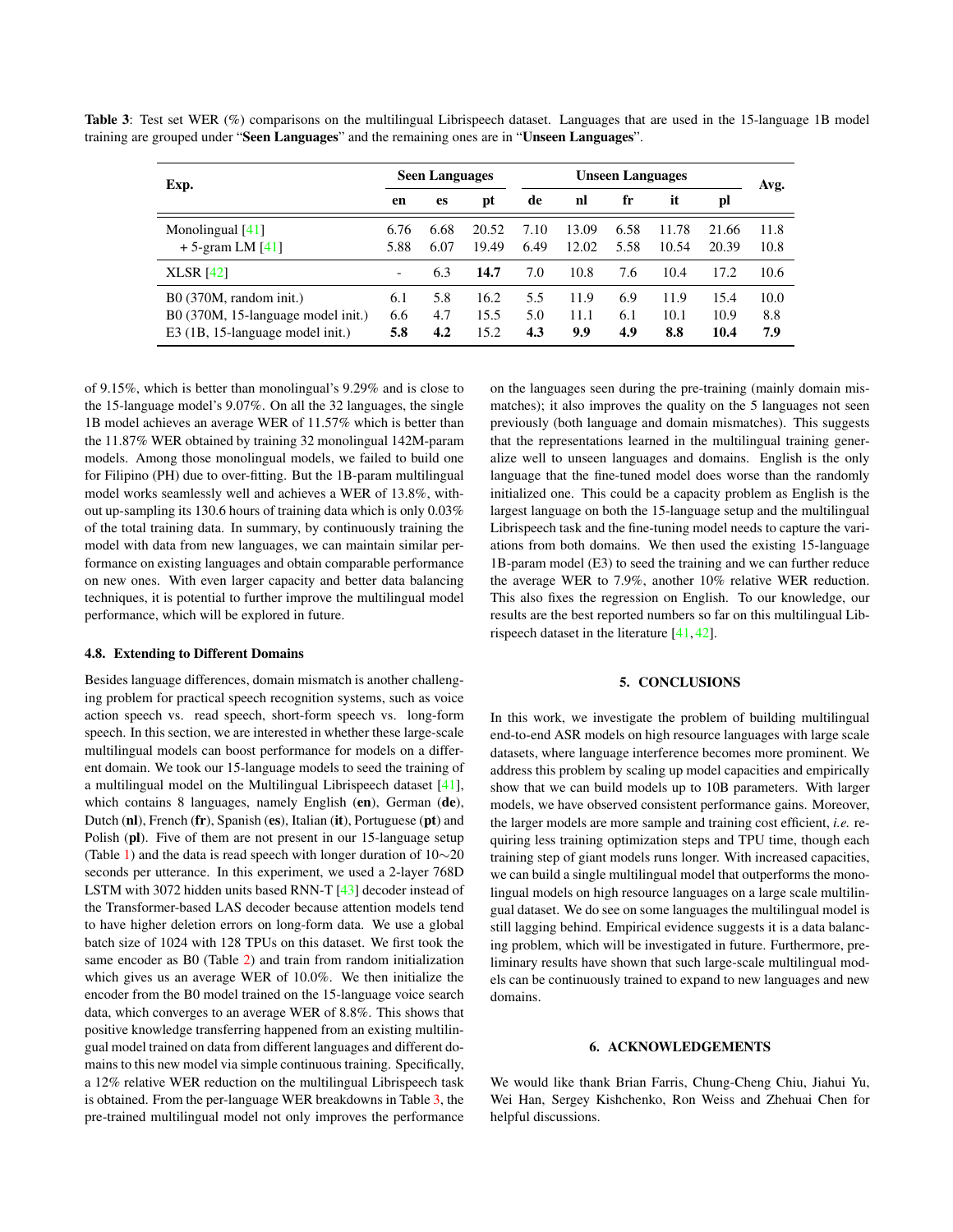#### 7. REFERENCES

- <span id="page-6-0"></span>[1] Dmitry Lepikhin, HyoukJoong Lee, Yuanzhong Xu, Dehao Chen, Orhan Firat, Yanping Huang, Maxim Krikun, Noam Shazeer, and Zhifeng Chen, "GShard: Scaling Giant Models with Conditional Computation and Automatic Sharding," *arXiv preprint arXiv:2006.16668*, 2020.
- [2] Jacob Devlin, Ming-Wei Chang, Kenton Lee, and Kristina Toutanova, "BERT: Pre-training of Deep Bidirectional Transformers for Language Understanding," *arXiv preprint arXiv:1810.04805*, 2018.
- <span id="page-6-1"></span>[3] Tom B Brown, Benjamin Mann, Nick Ryder, Melanie Subbiah, Jared Kaplan, Prafulla Dhariwal, Arvind Neelakantan, Pranav Shyam, Girish Sastry, Amanda Askell, et al., "Language Models are Few-Shot Learners," *arXiv preprint arXiv:2005.14165*, 2020.
- <span id="page-6-2"></span>[4] Yu Zhang, James Qin, Daniel S Park, Wei Han, Chung-Cheng Chiu, Ruoming Pang, Quoc V Le, and Yonghui Wu, "Pushing the Limits of Semi-Supervised Learning for Automatic Speech Recognition," *arXiv preprint arXiv:2010.10504*, 2020.
- <span id="page-6-3"></span>[5] International Phonetic Association, International Phonetic Association Staff, et al., *Handbook of the International Phonetic Association: A guide to the use of the International Phonetic Alphabet*, Cambridge University Press, 1999.
- <span id="page-6-4"></span>[6] John C Wells, "Computer-coding the IPA: a proposed extension of SAMPA," *Revised draft*, vol. 4, no. 28, pp. 1995, 1995.
- <span id="page-6-5"></span>[7] James L Hieronymus, "ASCII phonetic symbols for the world's languages: Worldbet," *Journal of the International Phonetic Association*, vol. 23, pp. 72, 1993.
- <span id="page-6-6"></span>[8] Joe Frankel and Simon King, "ASR-articulatory speech recognition," in *Seventh European Conference on Speech Communication and Technology*, 2001.
- <span id="page-6-7"></span>[9] Geoffrey Hinton, Li Deng, Dong Yu, George E Dahl, Abdelrahman Mohamed, Navdeep Jaitly, Andrew Senior, Vincent Vanhoucke, Patrick Nguyen, Tara N Sainath, et al., "Deep neural networks for acoustic modeling in speech recognition: The shared views of four research groups," *IEEE Signal processing magazine*, vol. 29, no. 6, pp. 82–97, 2012.
- <span id="page-6-8"></span>[10] J. Li, Y. Wu, Y. Gaur, et al., "On the Comparison of Popular End-to-End Models for Large Scale Speech Recognition," *arXiv:2005.14327*, 2020.
- [11] Y. He, T. N. Sainath, R. Prabhavalkar, et al., "Streaming Endto-end Speech Recognition For Mobile Devices," in *Proc. ICASSP*, 2019.
- [12] S. Kim, T. Hori, and S. Watanabe, "Joint CTC-attention based end-to-end speech recognition using multi-task learning," in *Proc. ICASSP*, 2017.
- <span id="page-6-21"></span>[13] Qian Zhang, Han Lu, Hasim Sak, Anshuman Tripathi, Erik McDermott, Stephen Koo, and Shankar Kumar, "Transformer transducer: A streamable speech recognition model with transformer encoders and RNN-T loss," in *ICASSP 2020-2020 IEEE International Conference on Acoustics, Speech and Signal Processing (ICASSP)*. IEEE, 2020, pp. 7829–7833.
- <span id="page-6-9"></span>[14] George Saon, Zoltan Tueske, Daniel Bolanos, and Brian Kingsbury, "Advancing rnn transducer technology for speech recognition," *arXiv preprint arXiv:2103.09935*, 2021.
- <span id="page-6-10"></span>[15] Naveen Arivazhagan, Ankur Bapna, Orhan Firat, Dmitry Lepikhin, Melvin Johnson, Maxim Krikun, Mia Xu Chen, Yuan Cao, George Foster, Colin Cherry, et al., "Massively Multilingual Neural Machine Translation in the Wild: Findings and Challenges," *arXiv preprint arXiv:1907.05019*, 2019.
- <span id="page-6-11"></span>[16] Bo Li, Tara N Sainath, Khe Chai Sim, Michiel Bacchiani, Eugene Weinstein, Patrick Nguyen, Zhifeng Chen, Yanghui Wu, and Kanishka Rao, "Multi-Dialect Speech Recognition With A Single Sequence-To-Sequence Model," in *Proc. ICASSP*, 2018, pp. 4749–4753.
- <span id="page-6-12"></span>[17] Anjuli Kannan, Arindrima Datta, Tara N Sainath, Eugene Weinstein, Bhuvana Ramabhadran, Yonghui Wu, Ankur Bapna, Zhifeng Chen, and Seungji Lee, "Large-Scale Multilingual Speech Recognition with a Streaming End-to-End Model," in *Proc. Interspeech*, 2019.
- <span id="page-6-13"></span>[18] Bo Li, Yu Zhang, Tara Sainath, Yonghui Wu, and William Chan, "Bytes are All You Need: End-to-End Multilingual Speech Recognition and Synthesis with Bytes," in *ICASSP 2019-2019 IEEE International Conference on Acoustics, Speech and Signal Processing (ICASSP)*. IEEE, 2019, pp. 5621–5625.
- <span id="page-6-15"></span>[19] Vineel Pratap, Anuroop Sriram, Paden Tomasello, et al., "Massively multilingual ASR: 50 Languages, 1 Model, 1 Billion Parameters," in *Proc. Interspeech*, 2020.
- [20] Wenxin Hou, Yue Dong, Bairong Zhuang, Longfei Yang, Jiatong Shi, and Takahiro Shinozaki, "Large-Scale End-to-End Multilingual Speech Recognition and Language Identification with Multi-Task Learning," in *Proc. Interspeech*, 2020.
- <span id="page-6-14"></span>[21] Oliver Adams, Matthew Wiesner, Shinji Watanabe, and David Yarowsky, "Massively multilingual adversarial speech recognition," *arXiv preprint arXiv:1904.02210*, 2019.
- [22] Shiyu Zhou, Shuang Xu, and Bo Xu, "Multilingual end-to-end speech recognition with a single transformer on low-resource languages," *arXiv preprint arXiv:1806.05059*, 2018.
- <span id="page-6-16"></span>[23] Ekapol Chuangsuwanich, "Multilingual techniques for low resource automatic speech recognition," Tech. Rep., Massachusetts Institute of Technology Cambridge United States, 2016.
- <span id="page-6-17"></span>[24] Xinyi Wang, Yulia Tsvetkov, and Graham Neubig, "Balancing training for multilingual neural machine translation," *arXiv preprint arXiv:2004.06748*, 2020.
- <span id="page-6-18"></span>[25] Tom M Mitchell, *The need for biases in learning generalizations*, Department of Computer Science, Laboratory for Computer Science Research . . . , 1980.
- <span id="page-6-19"></span>[26] Rich Caruana, "Multitask learning," *Machine learning*, vol. 28, no. 1, pp. 41–75, 1997.
- <span id="page-6-20"></span>[27] Zirui Wang, Yulia Tsvetkov, Orhan Firat, and Yuan Cao, "Gradient vaccine: Investigating and improving multi-task optimization in massively multilingual models," *arXiv preprint arXiv:2010.05874*, 2020.